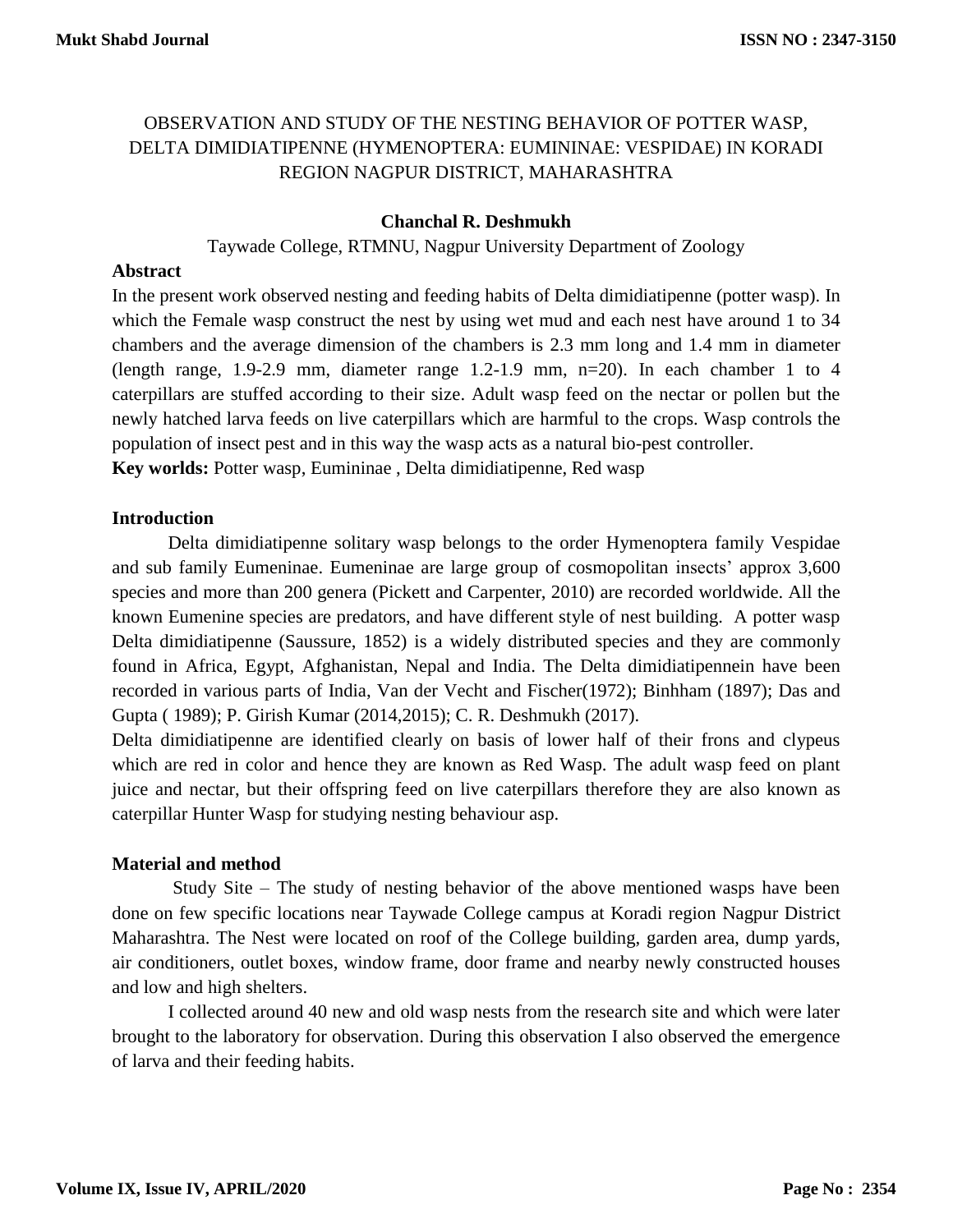#### **Observations**

It was observed that the Female wasp were in search of suitable places for constructing their nests. After finding suitable and safe place these wasps started to build their nests. Nesting activity of female wasp was seen from September and concluded at the end of November. The wasps were seen active again from February to the month of June. The activity of these female wasps used to start early in the morning and go on till sunset.

Female wasp constructed the nest by use of wet mud and sand. The female wasps used to collect wet mud and mix their saliva with the help of mouth part and formed wet clay balls. Then the Female wasp constructed the outer thin layer wall by wet clay balls in the form of letter "C" and after which it formed an oval shaped pot chamber. The oval pot shaped chamber had an opening till the time the female wasp stuffed it with sufficient food. The Female wasp layed 1 or 2 egg inside this chamber. The eggs are suspended to the roof by silk thread. The Female wasp hunt for a caterpillar from various sites like garden and fields. I observed the female wasp collect caterpillar mostly from cotton fields and beans plants. The Female wasp sting to the caterpillar and injects venom due to which the caterpillar's becomes paralyzed. Each chamber is filled with around 1 to 4 caterpillar and the wasp close the chamber with mud balls and start to build next chamber. The numbers of chambers varies from 1 to 34. I observed the highest numbers of chamber were 34. The chambers were seen in a single row but some few were overlapping. The average dimension of the chambers was 2.3 mm long and1.4 mm diameter ( length range, 1.9-2.9 mm, diameter range1.2-1.9 mm, n=20) after completing the chamber work the wasp was seen plastering the outer wall by wet mud that is why the shape and total exact numbers of chambers are not clearly identified.

#### **Nest enemies**

I observed cuckoo wasp (Hymenoptera: chrysididae) and blue mud dauber wasps (chalybion bengalense) do more harm to the nest. Cuckoo wasp are known for parasitic life style and it lay egg inside the nest of potter wasp and their developing larva consumes the host eggs or young larva's and also consumes food stuff stored by host.

Female Blue mud dauber wasp trap a nest and make a hole into the nest with the help of mouth. Female wasp cleans the nest throws the eggs, larvae of potter wasp and stuff caterpillar outside the nest and lay egg into the chamber. Potter wasp hunt spiders and stuff inside the chamber as chamber filled with sufficient stuff the female wasp close the hole by some whitish mud ball and their larva feed on spiders.

I observed larval emergence of potter wasp from few undisturbed chambers' and larval of blue wasp from disturbed chambers of the same nest.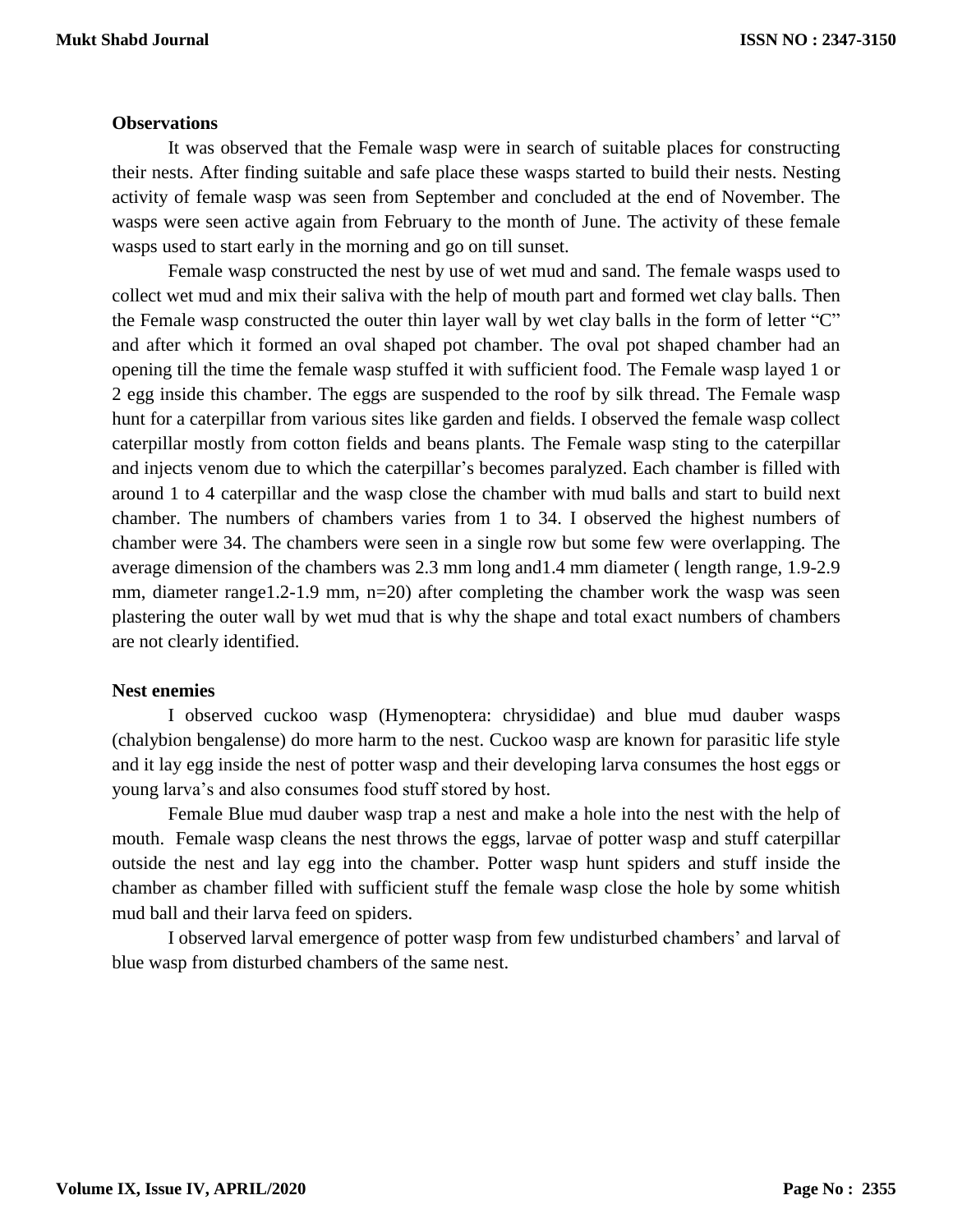

Fig. (A) Delta dimidiatipenne



Fig. (B) Wasp start to build nest



Fig. (C) Egg and prey inside the nest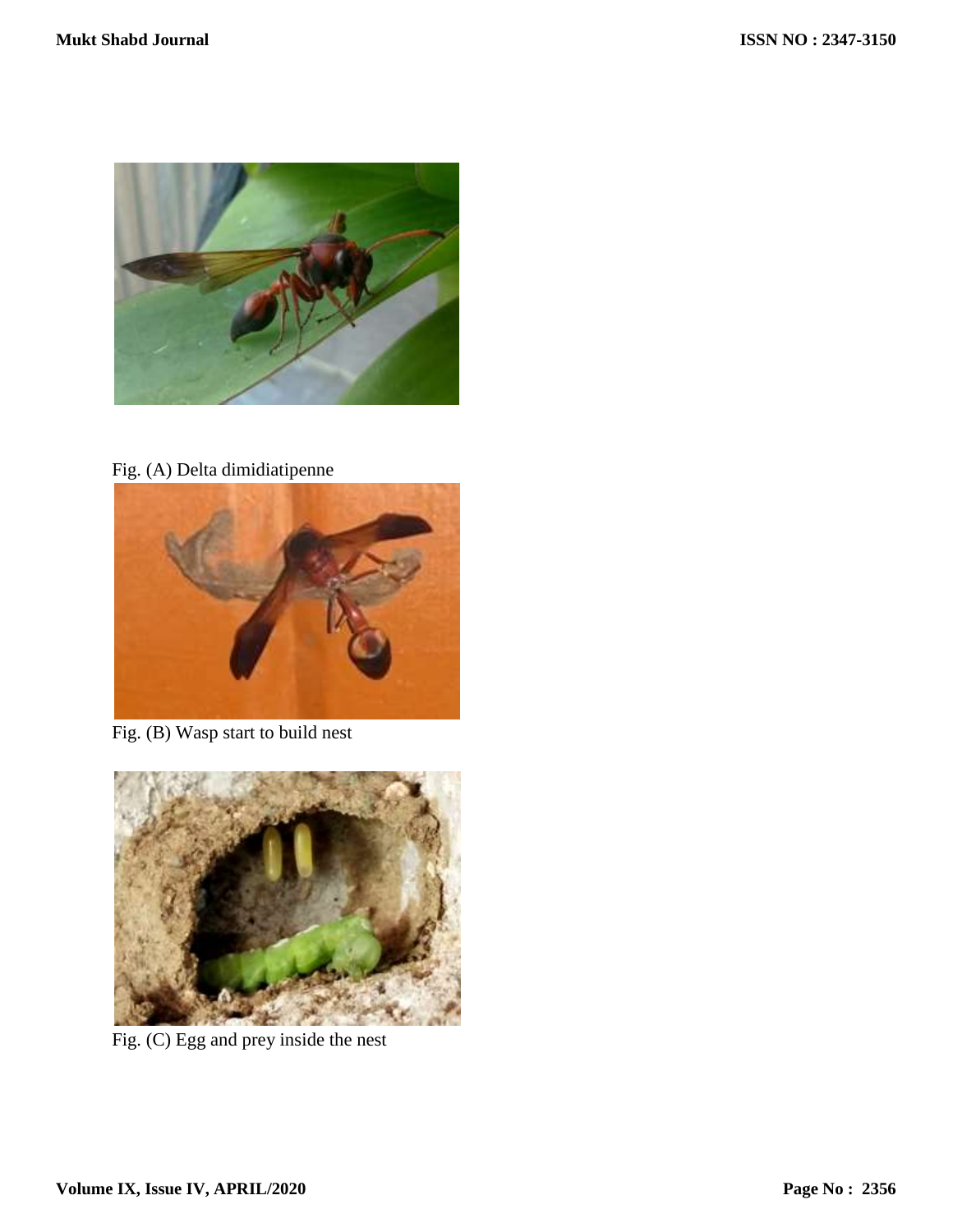

Fig. (D) Nest of Delta dimidiatipenne



Fig. (E) Cuckoo wasp attack on nest